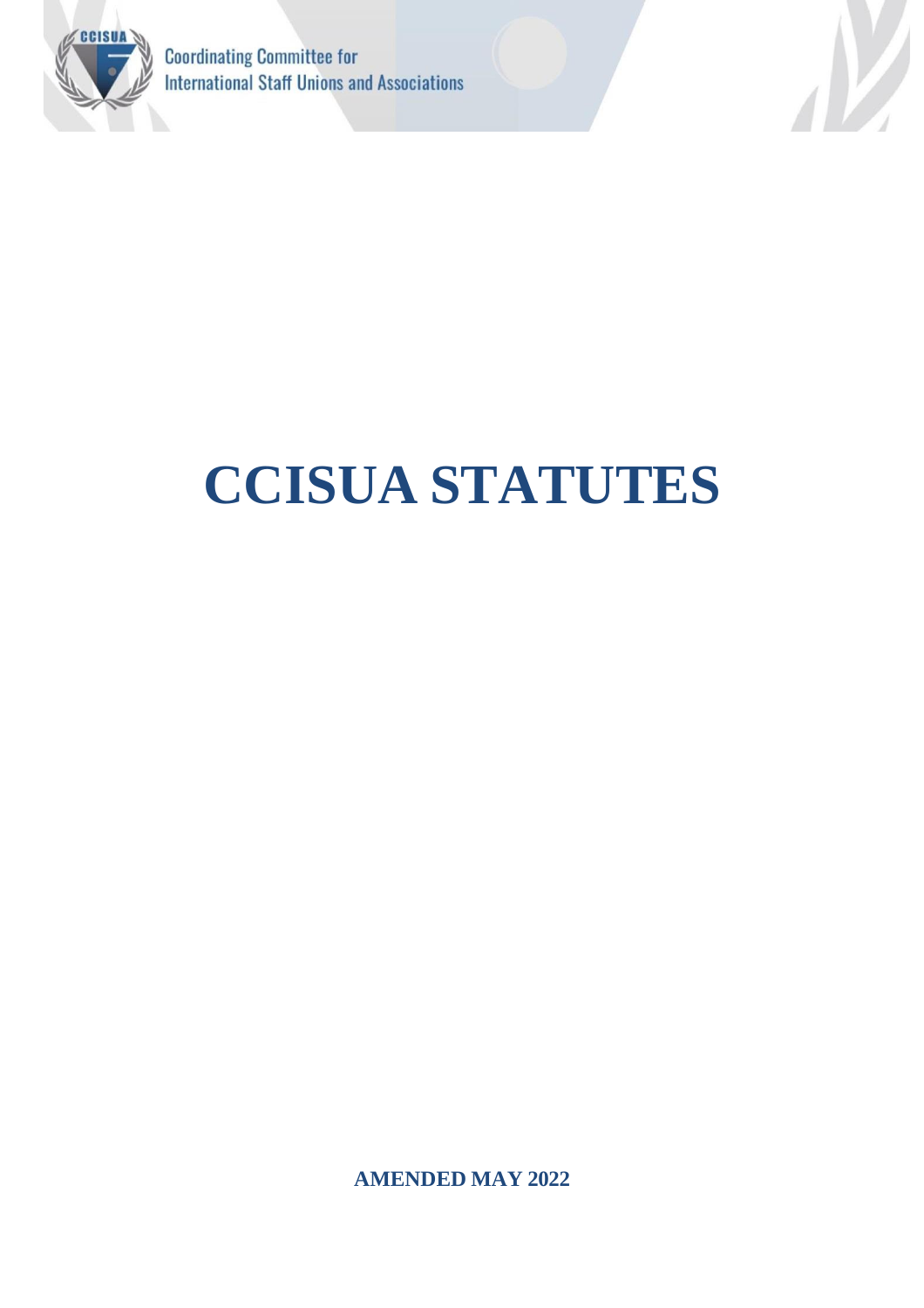

**Coordinating Committee for<br>International Staff Unions and Associations** 

# **Table of Contents**

| I.        |                                                          |  |
|-----------|----------------------------------------------------------|--|
| Н.        |                                                          |  |
| Ш.        |                                                          |  |
| Α.        |                                                          |  |
| <b>B.</b> |                                                          |  |
| C.        |                                                          |  |
| IV.       |                                                          |  |
| V.        |                                                          |  |
| VI.       |                                                          |  |
| VII.      |                                                          |  |
|           |                                                          |  |
|           |                                                          |  |
|           | ANNEX III - PROCUREMENT COMMITTEE TERMS OF REFERENCE  13 |  |
|           |                                                          |  |
|           |                                                          |  |

V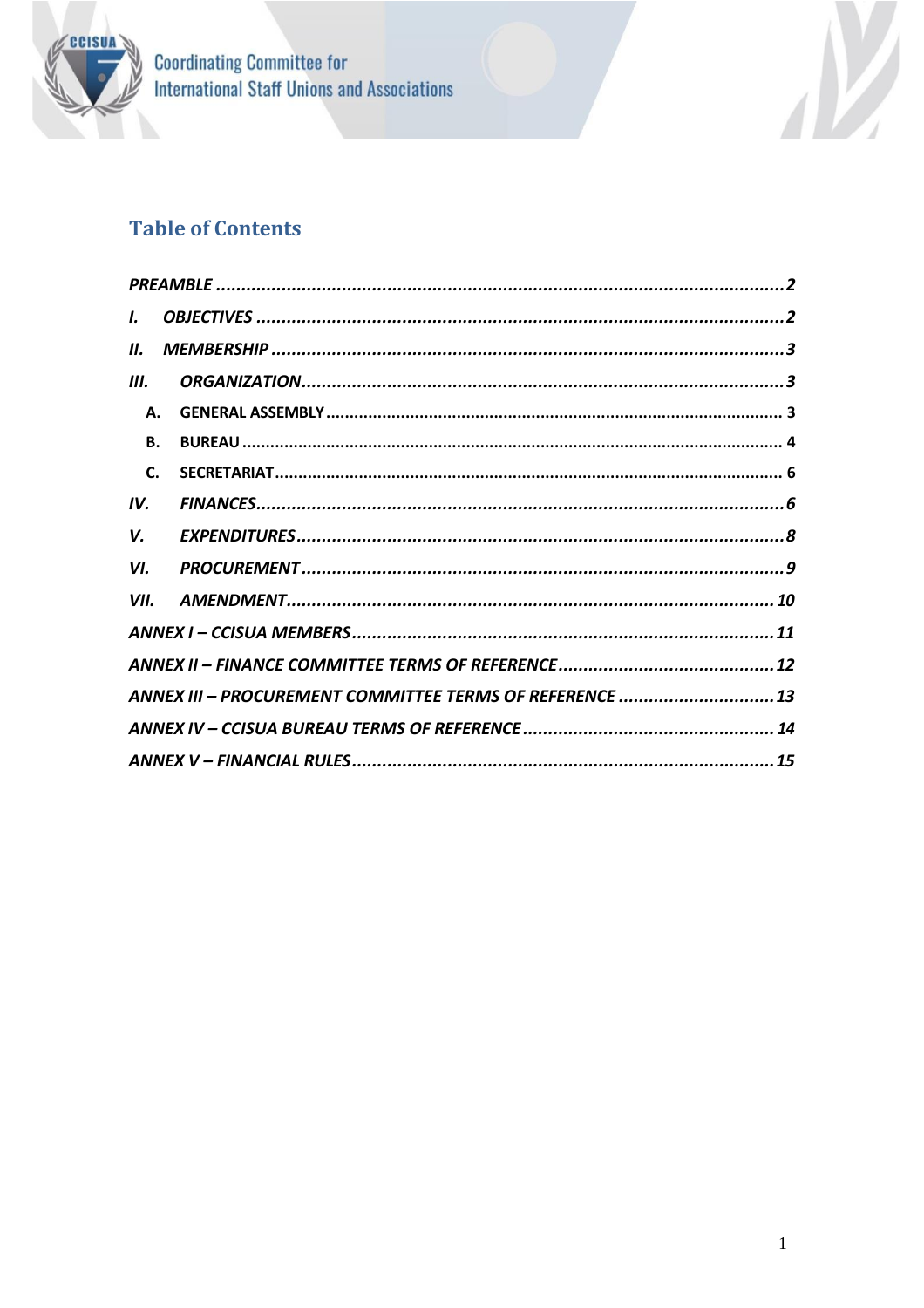



#### <span id="page-2-0"></span>**PREAMBLE**

The staff unions, associations and other staff representative bodies of the organisations of the United Nations Common System and those affiliated with it (hereinafter 'the United Nations System'),

Committed to developing an atmosphere of constructive co-operation,

Concerned with the need to provide for equitable and effective representation of the staff in those bodies at all levels,

Wishing to promote and safeguard the rights, interests and welfare of all Members based on the principles and rights enshrined in international human rights and labour standards promulgated by the United Nations and its Specialized Agencies.

Having agreed to create a mechanism to facilitate consultation and to promote the common interests of all international civil servants,

Decide to establish a Coordinating Committee for International Staff Unions and Associations of the United Nations System, hereafter referred to as CCISUA, with the following terms of reference.

#### <span id="page-2-1"></span>**I. OBJECTIVES**

- 1. To promote the common interest of international civil servants of all categories whose staff unions and associations are members of CCISUA.
- 2. To provide a means for staff representative bodies with common concerns to consult with one another both formally and informally with a view to reaching consensus on issues affecting conditions of service and staff safety, security and welfare.
- 3. To allow those staff unions, associations and other staff representative bodies of the system to address advisory and decision-making bodies with a united voice and in particular to participate in the activities and the work of the Fifth Committee of the General Assembly, the International Civil Service Commission (ICSC), and any other common system bodies, executive or advisory.
- 4. To assist each other in finding solutions to common problems and in monitoring the implementation of decisions affecting the staff in all duty stations of the United Nations System.
- 5. To cooperate with other staff groupings with a view to formally arriving to common positions on matters affecting conditions of service and staff welfare.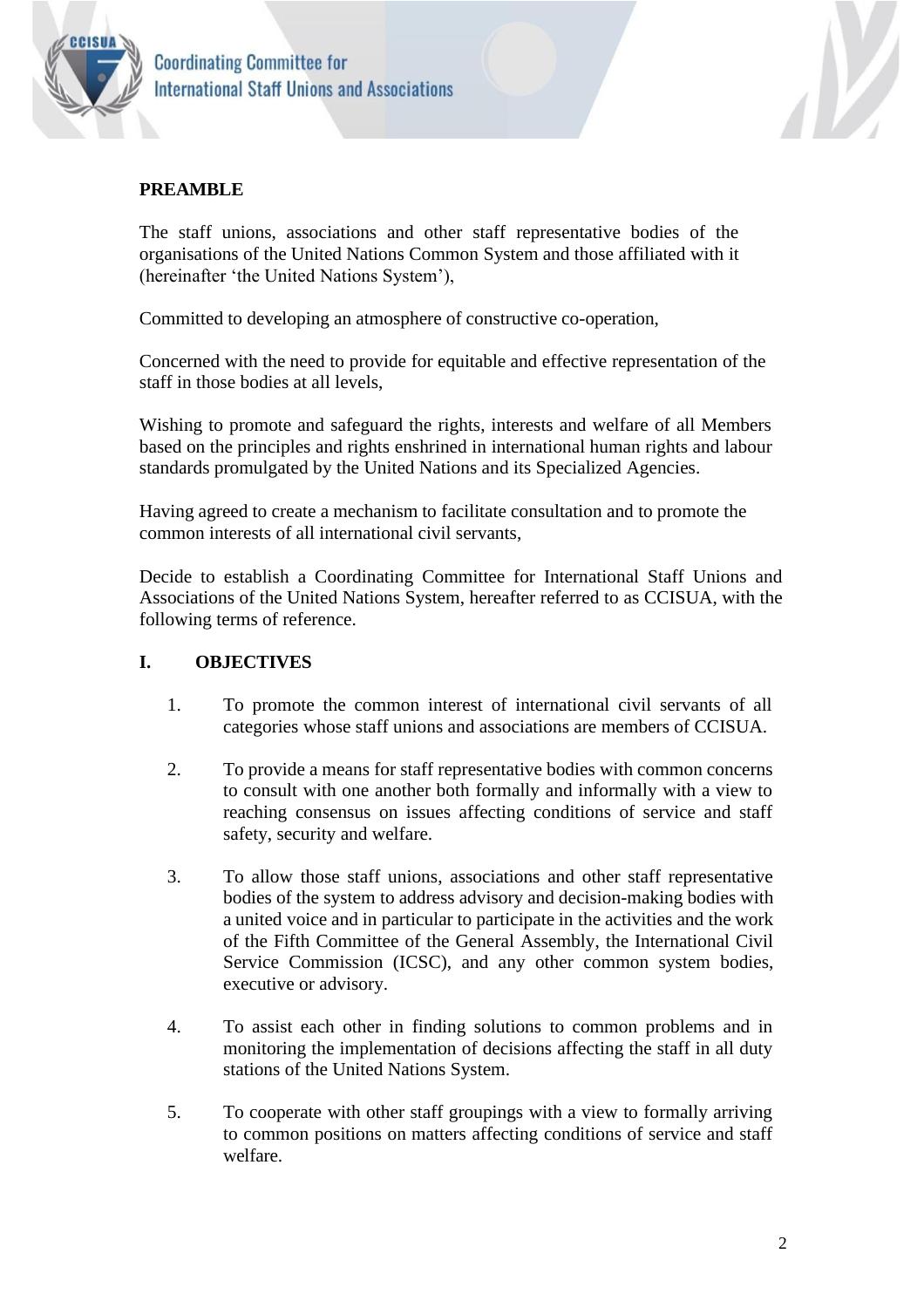

- 6. To adhere to the spirit of solidarity and support for each member whenever needed.
- 7. To maintain and develop relationships with other international and national staff unions, associations, Federations and NGOs.
- 8. To promote and safeguard the rights, interests and welfare of all staff of the United Nations System based on the principles and rights enshrined in international human rights and labour standards promulgated by the United Nations and its Specialized Agencies.
- 9. To contribute to the promotion of the objectives of the Charter of the United Nations and the Constitutions of the Specialized Agencies and other organisations affiliated with the United Nations Common System.

#### <span id="page-3-0"></span>**II. MEMBERSHIP**

- 10. Membership shall be open to all staff unions, associations and other staff representative bodies of the common system that are represented by duly elected officers and officially recognized by CCISUA as a staff representative body to speak on their behalf. $<sup>1</sup>$ </sup>
- 11. Participation by any CCISUA member in any other staff grouping shall be possible, provided that their objectives are not inconsistent with the principles and Statutes of CCISUA.
- 12. Membership in CCISUA shall be subject to written acceptance of these Statutes by the executive head of the staff union or association seeking to be admitted. Application shall be made to the President of CCISUA, who shall communicate the request to the membership of CCISUA for approval.
- 13. Members wishing to withdraw from the Committee shall give notice in writing to the President of CCISUA. Withdrawal shall become effective two calendar months after notice has been received during which period the withdrawing Member shall settle all outstanding financial and other obligations to the Committee. The President of CCISUA shall inform all Members of any such notice of withdrawal.

#### <span id="page-3-1"></span>**III. ORGANIZATION**

### <span id="page-3-2"></span>A. GENERAL ASSEMBLY

N

<sup>&</sup>lt;sup>1</sup> A list of the current membership of CCISUA is provided in Annex I to the present Statutes. This membership list shall be kept updated by the CCISUA Bureau.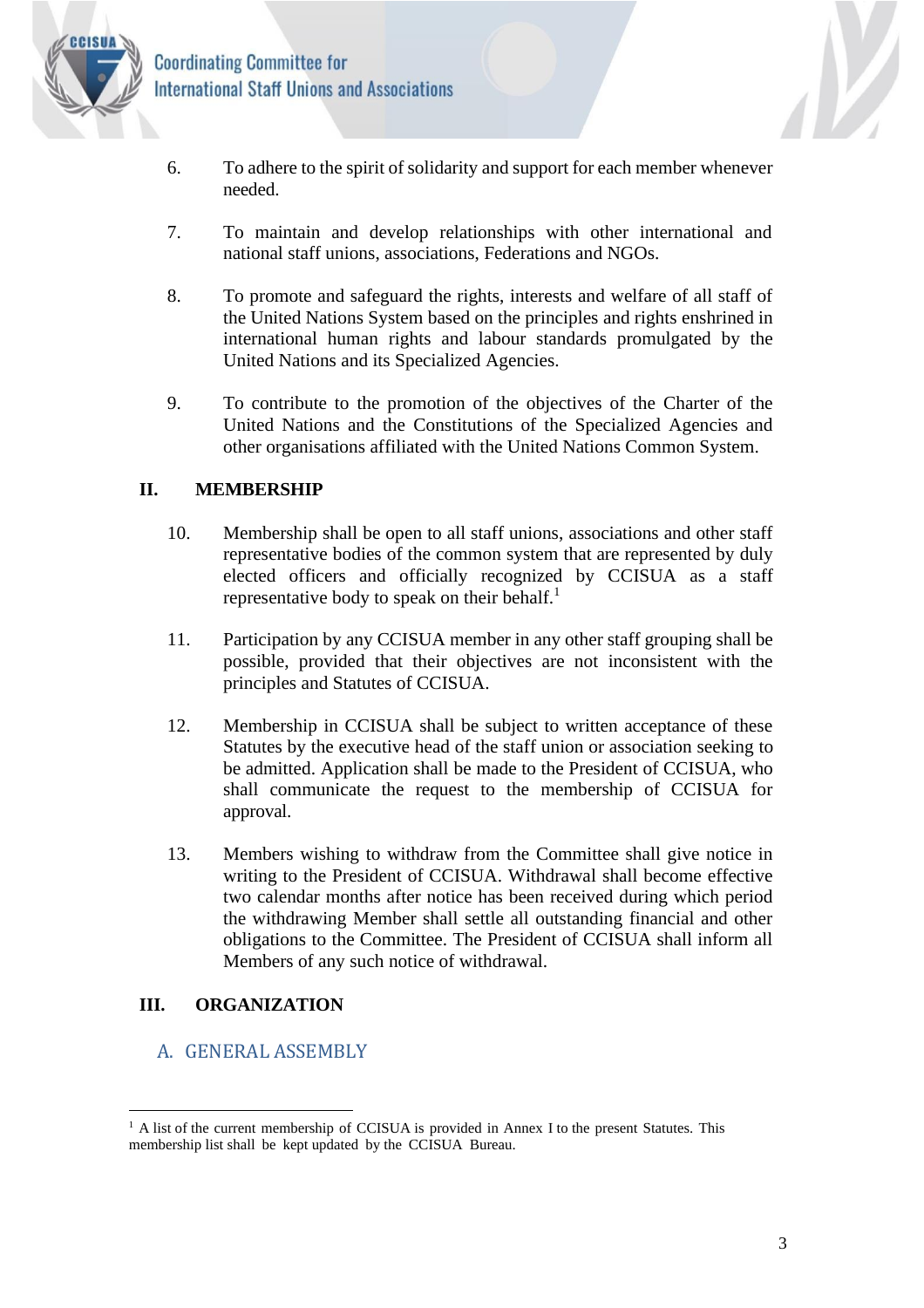

- **Coordinating Committee for International Staff Unions and Associations** 
	- 14. The General Assembly shall be constituted by the members of CCISUA.
	- 15. As a general rule, general assemblies of CCISUA will be held at least annually. Such meetings will be held preferably before meetings of the Staff-Management Committee or the ICSC. The meeting locations will be decided by the CCISUA membership during plenary or by the CCISUA membership via email vote. The membership may exceptionally decide to hold the general assembly virtually instead.
	- 16. Extraordinary meetings may be convened by decision of the Bureau or at the written request of the majority of members of CCISUA. The official, written request shall be addressed to the President of CCISUA. The date of the meeting shall be set within a month following confirmed receipt of the request.
	- 17. A draft agenda shall be submitted to the participants of general assemblies and shall include statutory items consisting of the election of officers, a financial statement, a provisional agenda and the report of the President.
	- 18. A quorum shall consist of a simple majority of the CCISUA membership. To the greatest extent possible, CCISUA will arrive at its decisions through consensus. Where voting is required, the principle of one member one vote will prevail. In order for a decision to be binding, it must be passed by a simple majority of the members present and voting.

#### <span id="page-4-0"></span>B. BUREAU

- 19. The Bureau shall consist of a President, Vice President for Conditions of Service, Vice President for Outreach and Advocacy, Vice President for Safety, Security and Field Operations, a General Secretary and an ex officio Treasurer. All members of the Bureau should be approved by consensus. In case no consensus is reached, then the Bureau shall be elected by a majority vote after an open nomination process and first and second motions by CCISUA members. The nominations period for the positions on the new Bureau shall be open until the day before the scheduled elections at the General Assembly. While holding office, the Bureau is fully accountable to the membership of CCISUA. Any member of the Bureau of CCISUA who ceases to be an elected member of their respective staff union or association shall not be eligible to stand for election at the next annual General Assembly.
- 20. Bureau elections shall take place at the time of the annual General Assembly. Members of the Bureau shall be elected/acclaimed. The Bureau remains in office until a new Bureau has been elected. No two Bureau Members shall be elected from the same staff union or association. Once a Bureau Member has been nominated and elected, no more nominations from the same staff union or association will be entertained for any other Bureau positions. Nominations and elections shall proceed from the office of the President through the list of other officers in the order outlined in

d.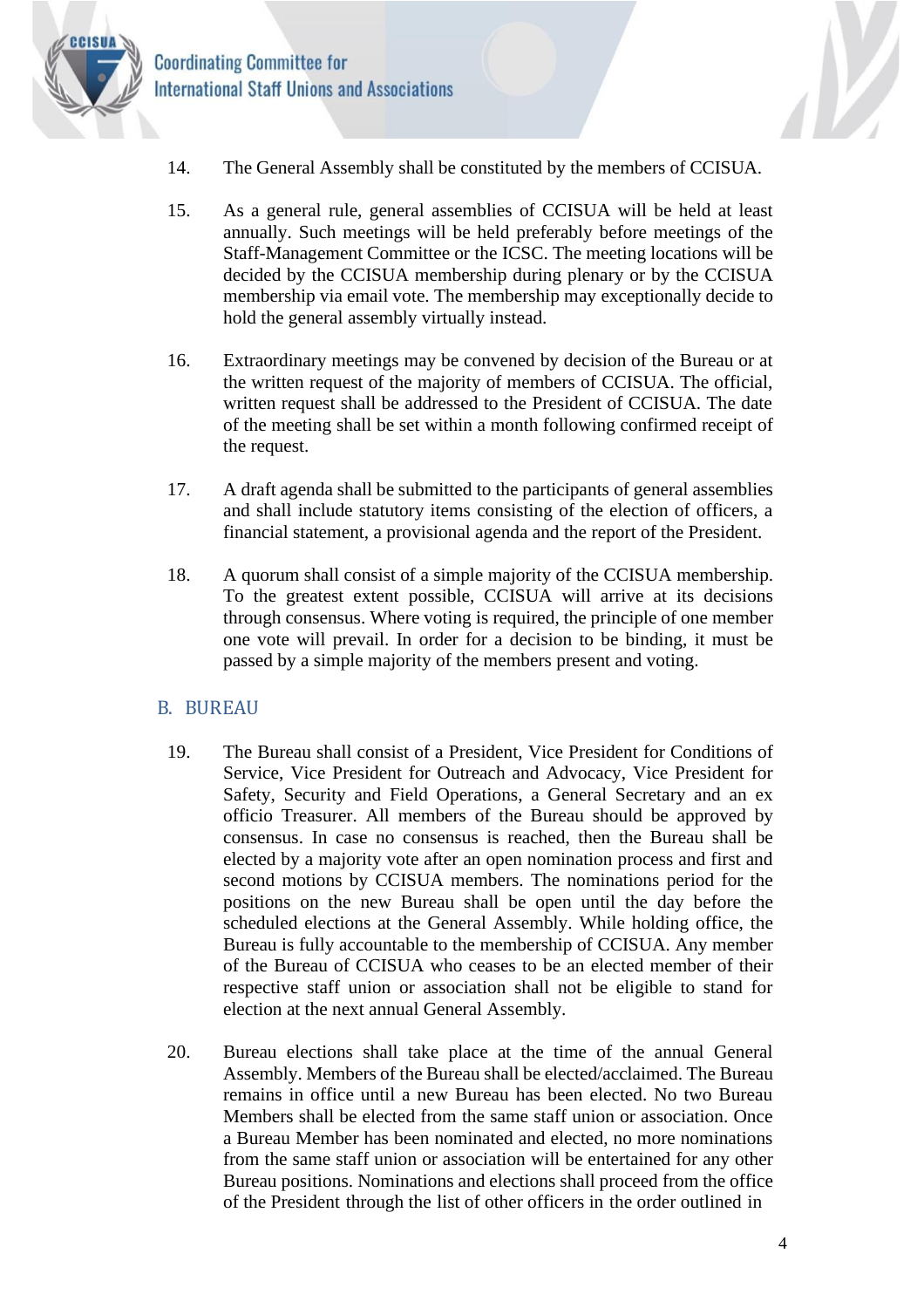

paragraph 19, above. Elections shall be by open ballot. Elections may be held by secret ballot at the request of any staff union or association member, seconded by at least two other members, and by a majority vote of eligible staff unions and associations.

#### *Responsibilities of the Bureau Officers*

- 21. The President shall be the principal spokesperson for CCISUA, responsible for the coordination of the positions among the members and for maintaining official communications with and addressing common system bodies such as the Fifth Committee of the General Assembly, the International Civil Service Commission and any other common system bodies, executive or advisory, but may delegate representational activities to a Vice-President or other Bureau member as appropriate.
- 22. The President shall designate a Vice-President as alternate on any issue as required.
- 23. Should the President resign or become unable to serve, all the Membership shall be consulted on the temporary designation of one of the Vice-Presidents to serve as President, ad interim. The General Secretary shall undertake an electronic vote within 30 days to select the Vice-President to serve the remainder of the Bureau's term as President.
- 24. The office of President shall be assumed temporarily by the General Secretary should the President or aVice-President be unable to carry out the function, until another election shall be held by the CCISUA membership to fill any vacant position(s). Elections via electronic vote shall be completed within 45 days.
- 25. Should any other member of the Bureau resign or become unable to serve, the President shall temporarily designate another member of the Bureau to assume the relevant functions until elections can be held by the CCISUA membership. The General Secretary, or the President by default if the position of General Secretary is vacant, shall undertake an electronic vote within 45 days calling for nominations for replacements from the eligible CCISUA member staff unions or associations to fill the vacant position for the remainder of the term.
- 26. The General Secretary shall:
	- a. Convene and attend all meetings of the CCISUA Bureau and CCISUA General Assembly
	- b. Ensure that the minutes of the CCISUA Bureau and report of the CCISUA General Assembly are recorded and distributed to the CCISUA membership in a proper manner no more than four weeks after each meeting
	- c. Ensure that the CCISUA communication records, including the CCISUA website, are updated and properly maintained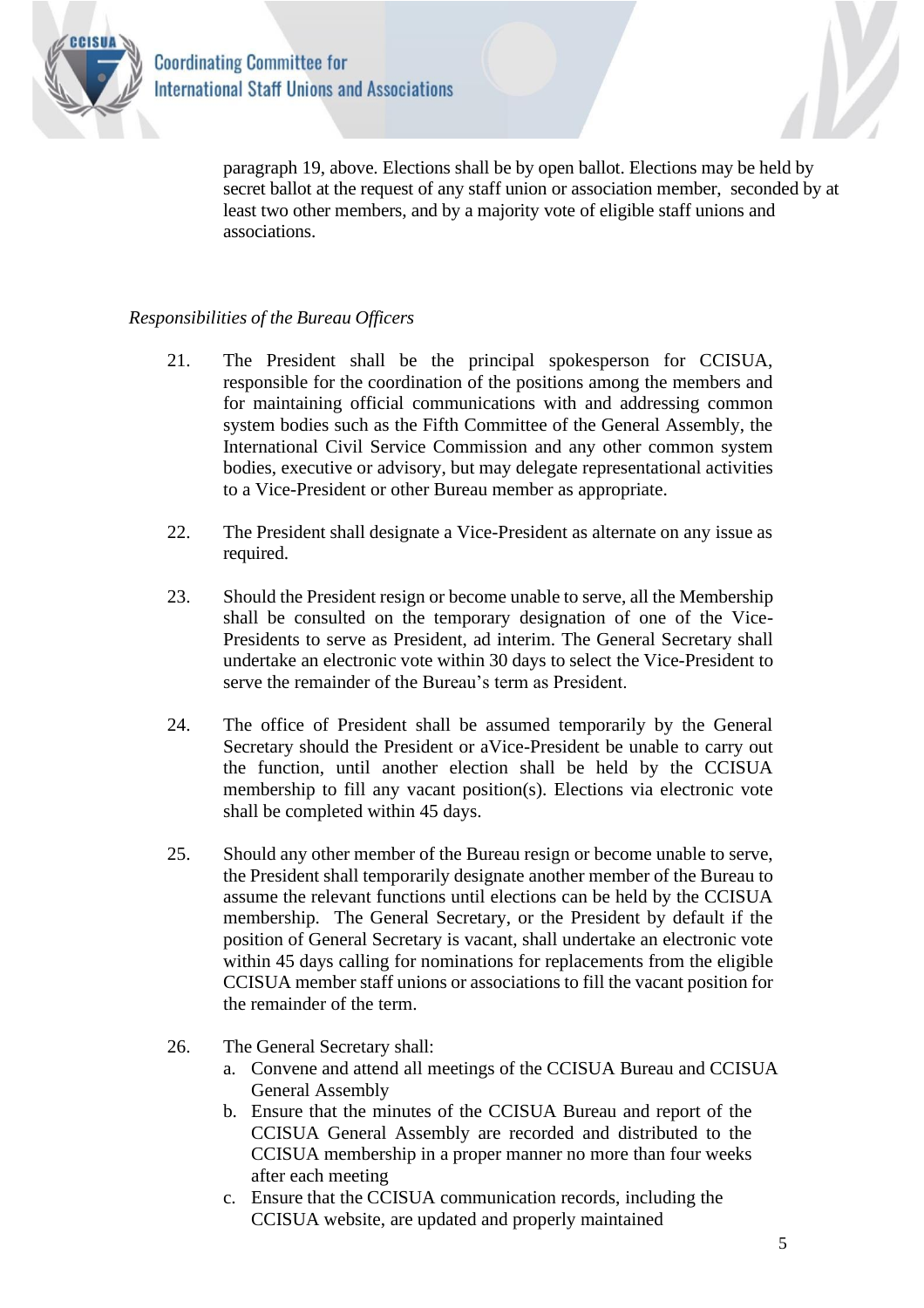

# **Coordinating Committee for International Staff Unions and Associations**

- d. Ensure that there is effective communication with CCISUA members and affiliates on the affairs of CCISUA and the wider staff representative movement
- e. Ensure that appropriate publicity activities are developed and delivered by CCISUA
- f. When required, act as spokesperson on behalf of the CCISUA Federation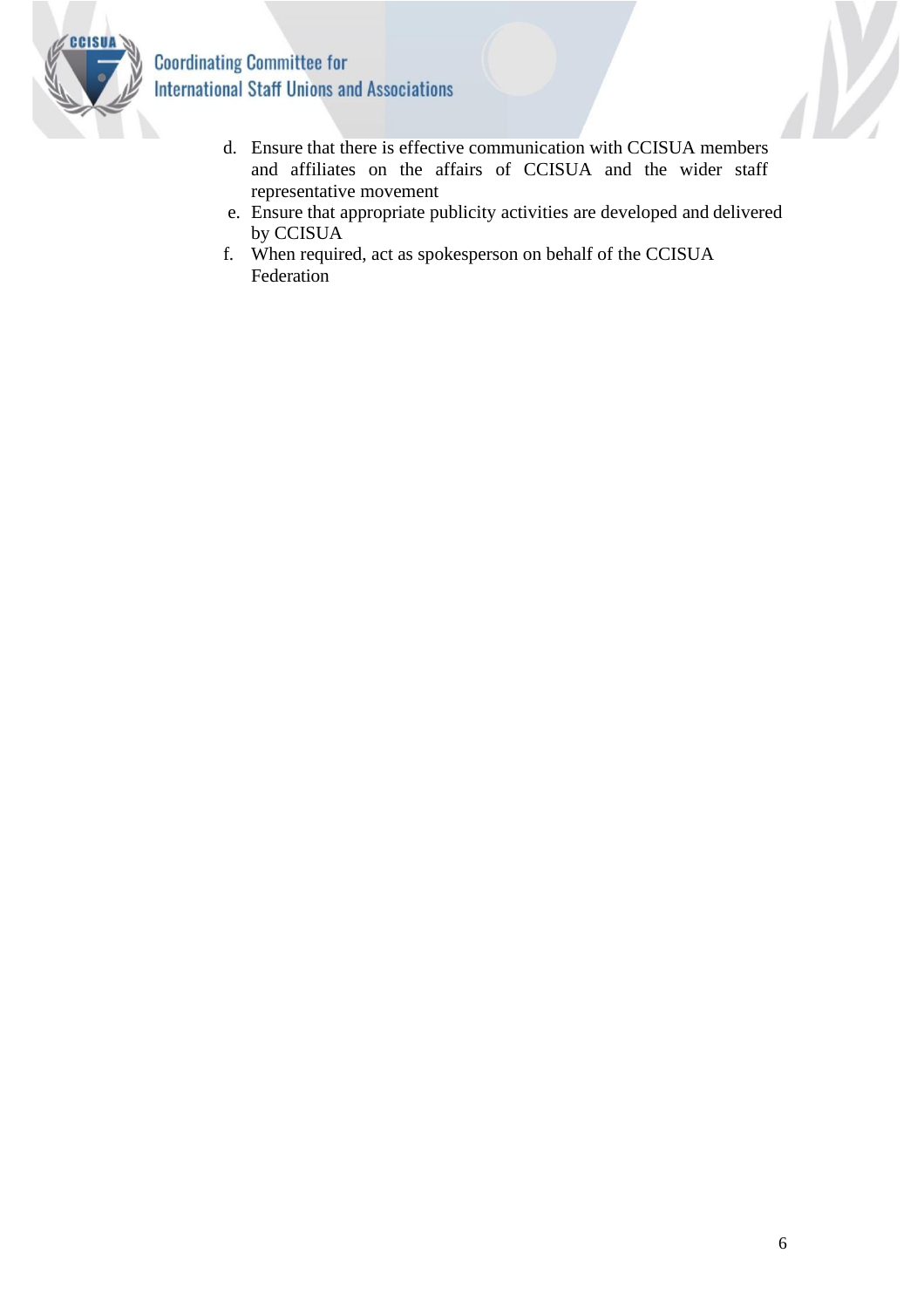

#### *Removal of Officers*

- 27. Any member of the Bureau who ceases to enjoy the confidence of the members of CCISUA may be removed from office in accordance with the following procedure.
	- a. A reasoned proposal for removal of a member of the Bureau may be submitted by a minimum of three voting members of CCISUA through circulating a joint proposal directly to all members of the Bureau, who shall inform all CCISUA members attaching a reply from the affected Bureau member;
	- b. A proposal for removal of a member of the Bureau shall be accepted if, within fifteen (15) days of the date of its submission to all CCISUA members, two thirds of the CCISUA membership have notified the authors of the proposal and the members of the Bureau of their agreement with the removal of the member or members of the Bureau concerned;
	- c. A notification of agreement with the removal of a member of the Bureau that is subject to any condition shall be regarded as null and void.

#### <span id="page-7-0"></span>C. SECRETARIAT

- 28. The CCISUA secretariat is called upon to provide research and technical support on matters affecting conditions of service and staff welfare; by undertaking research and analysis on issues of concern to staff in the common system; by expediting communications among members by disseminating information and facilitating the exchange of views and publicising the activities of CCISUA.
- 29. The secretariat shall maintain offices at a location to be determined by the General Assembly. The CCISUA Bureau will supervise the secretariat staff. The secretariat shall carry out the collection and analysis of information, undertake the preparation of background, discussion and conference papers on topics relevant to various personnel bodies such as the Fifth Committee, the International Civil Service Commission and any other common system bodies, executive or advisory. The secretariat shall also coordinate the routine collection and distribution of documentation to CCISUA members; supply information, provide research and draft summaries, briefs, and other papers as needed; draft correspondence and newsletters and public relations material; act as secretary to annual meetings; and perform other ad hoc assignments.

#### <span id="page-7-1"></span>**IV. FINANCES**

N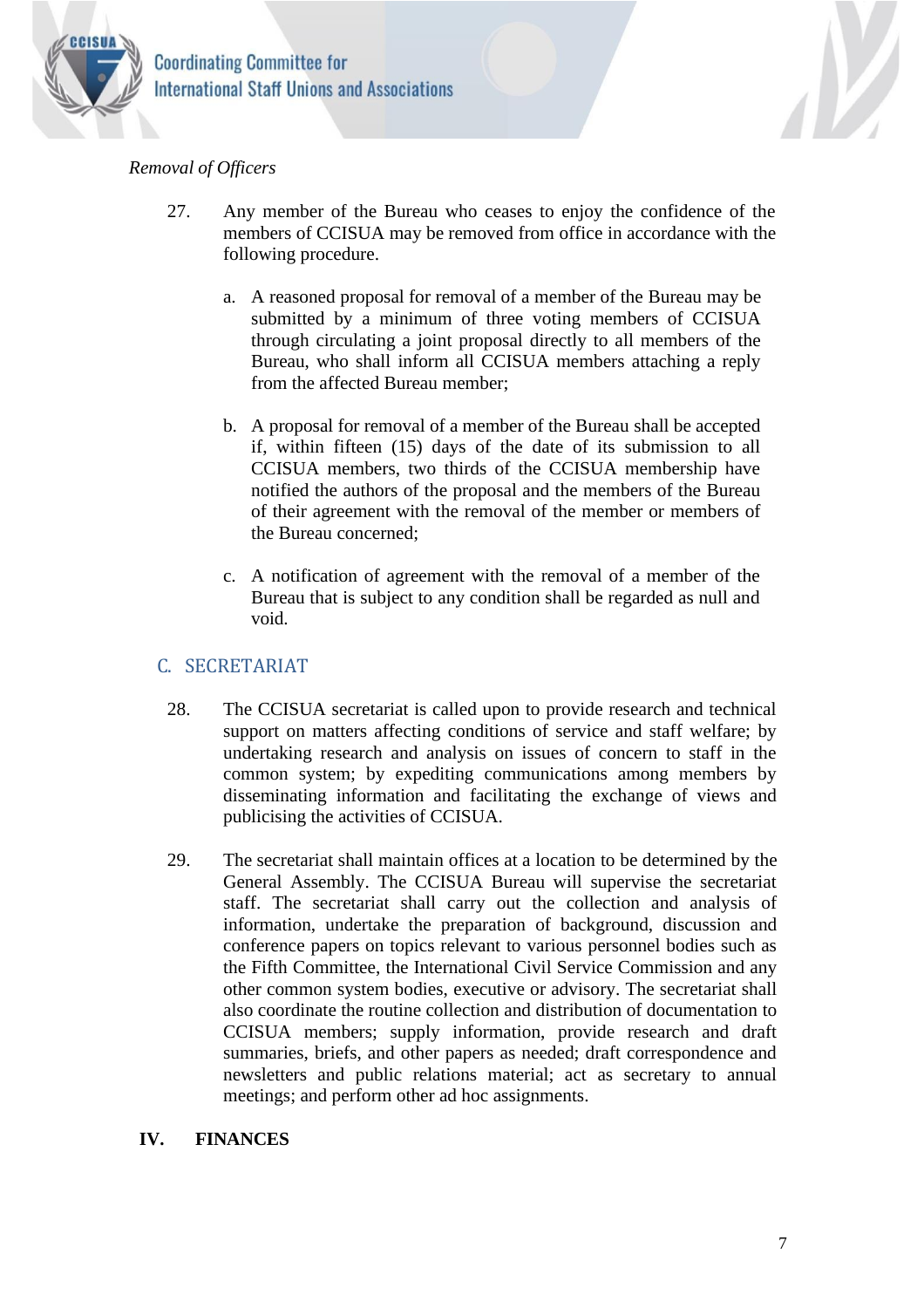

- 30. The Fiscal Year shall be a 12-month period beginning 1 July and ending 30 June.
- 31. The Finance Committee consists of three members designated by the General Assembly under the same principles as established in Art. 20. The Finance Committee shall remain in office until the next Committee is elected.<sup>2</sup>
- 32. The membership of the Finance Committee shall comprise, in addition to the Treasurer, three members from different duty stations. Members of the Bureau and the Procurement Committee shall not be members of the Finance Committee. Members should be familiar with accounting principles and procedures.
- 33. The Procurement Committee consists of three members designated by the General Assembly on a yearly basis.<sup>3</sup>
- 34. The membership of the Procurement Committee shall comprise three members from different duty stations. Members of the Bureau, the Treasurer and members of the Finance Committee shall not be members of the Procurement Committee. Members should be familiar with United Nations procurement guidelines and procedures.
- 35. A Member in arrears of contributions by the opening date of the regular session of the Assembly shall not be entitled to vote or sponsor candidates for election at that session and as long as a sum totalling more than one year's contribution remains outstanding.
- 36. The President shall indicate at the regular session of the Assembly which, if any, of the Members fall under of Article 14. The Member(s) cited shall justify why the dues remain unpaid and may request waiving of Article 14. Should the Assembly vote not to waive the provisions of Article 14, the Member(s) in arrears will be automatically suspended.
- 37. The CCISUA budget shall be financed by pledged contribution in either United States Dollars or Euros. Members shall inform the Bureau by 15 April of their planned contribution for the period starting 1 July of the same year and ending 30 June of the following year. Staff unions and associations of CCISUA shall commit to a minimum annual contribution commensurate with their financial abilities. Every CCISUA member may increase their initial announced pledge, to be committed during the CCISUA annual General Assembly.

 $\mathcal{V}$ 

<sup>&</sup>lt;sup>2</sup> The terms of reference of the Finance Committee are provided in Annex II to the present Statutes.

<sup>&</sup>lt;sup>3</sup> The terms of reference of the Finance Committee are provided in Annex III to the present Statutes.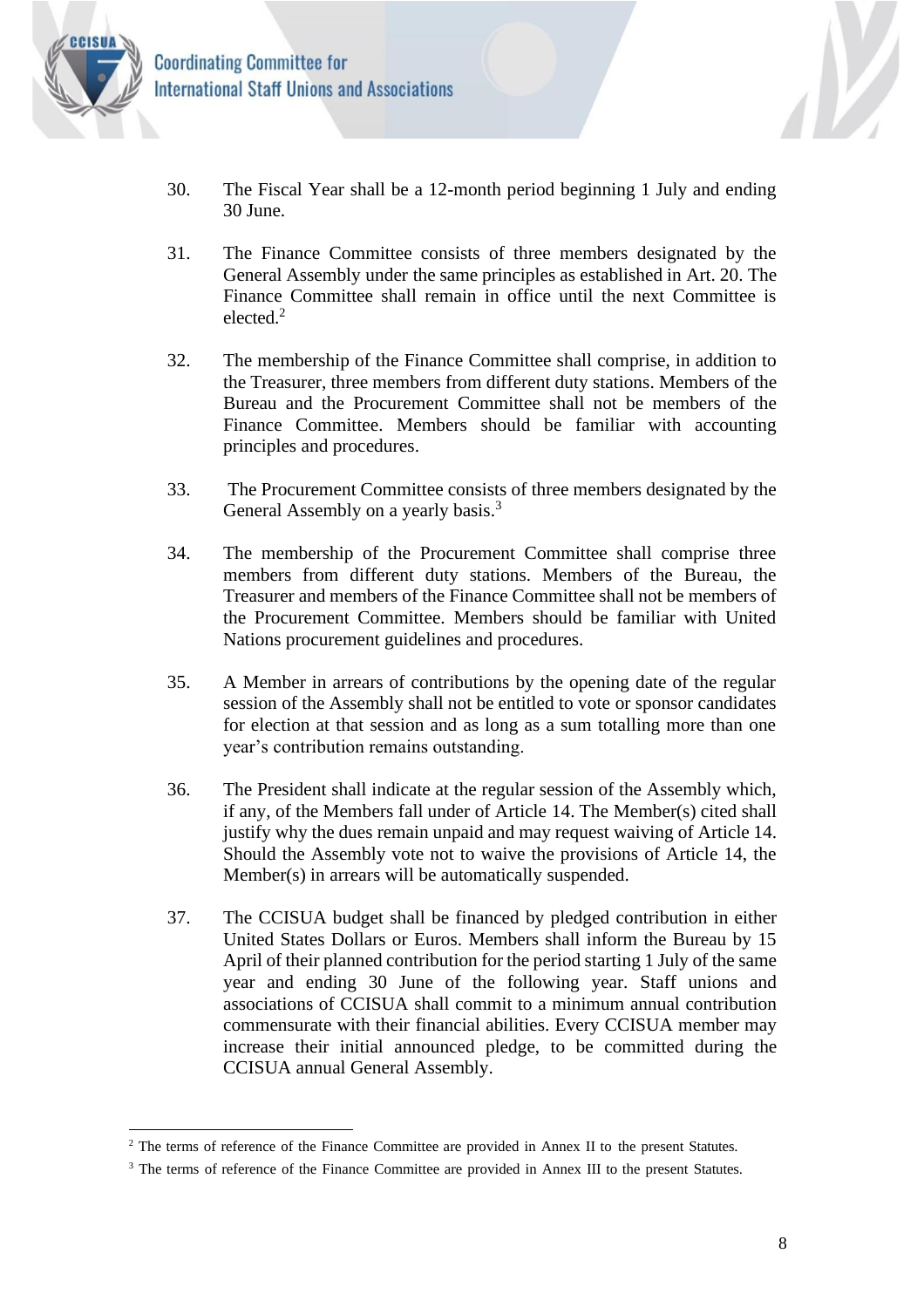

- 38. The Treasurer in cooperation with the Bureau and the Finance Committee - shall prepare the draft budget for presentation to the annual General Assembly. The draft budget shall be based on the pledged contributions as announced by members and shall be circulated to all CCISUA Members by 15 May of each year for further discussion at the General Assembly.
- 39. Each member of CCISUA shall pay its pledged contribution into one of the CCISUA bank accounts within two months of the General Assembly. The Treasurer shall circulate details of the CCISUA accounts at the General Assembly to facilitate the deposit of contributions.
- 40. The CCISUA accounts shall be maintained by the Treasurer.
- 41. The schedule for payment of the contributions will be established on an annual basis.
- 42. Every effort shall be made to forward contributions to the Central Account no later than 31 July of each year.
- 43. Contributions for new members shall be payable within ninety (90) days after approval of membership.

#### <span id="page-9-0"></span>**V. EXPENDITURES**

- 44. With the exception of travel related expenses, expenditures shall be made in line with the budget and authorized as follows:
	- a. Amounts that exceed \$10,000 either in respect of a single transaction or in respect of multiple transactions where the same vendor or service provider is utilized over a 12-month period must have approval of the CCISUA membership.
	- b. Amounts between \$200 and \$10,000 must have approval of the Bureau.
	- c. Amounts expended on behalf of the Federation up to \$200 shall be reimbursed by the Treasurer upon submission of receipts and justification subject to the provisions of article 28.
- 45. The Bureau will keep travel expenses and subsistence to a minimum by allocating responsibilities for CCISUA representation at various meetings based on an estimated amount for each meeting taking into consideration the annual budget.
- 46. All Requests for disbursement of funds or Cost plans for travel must be signed jointly by the President and one of the Vice-Presidents or, in the absence of the President, by any other member of the Bureau.

N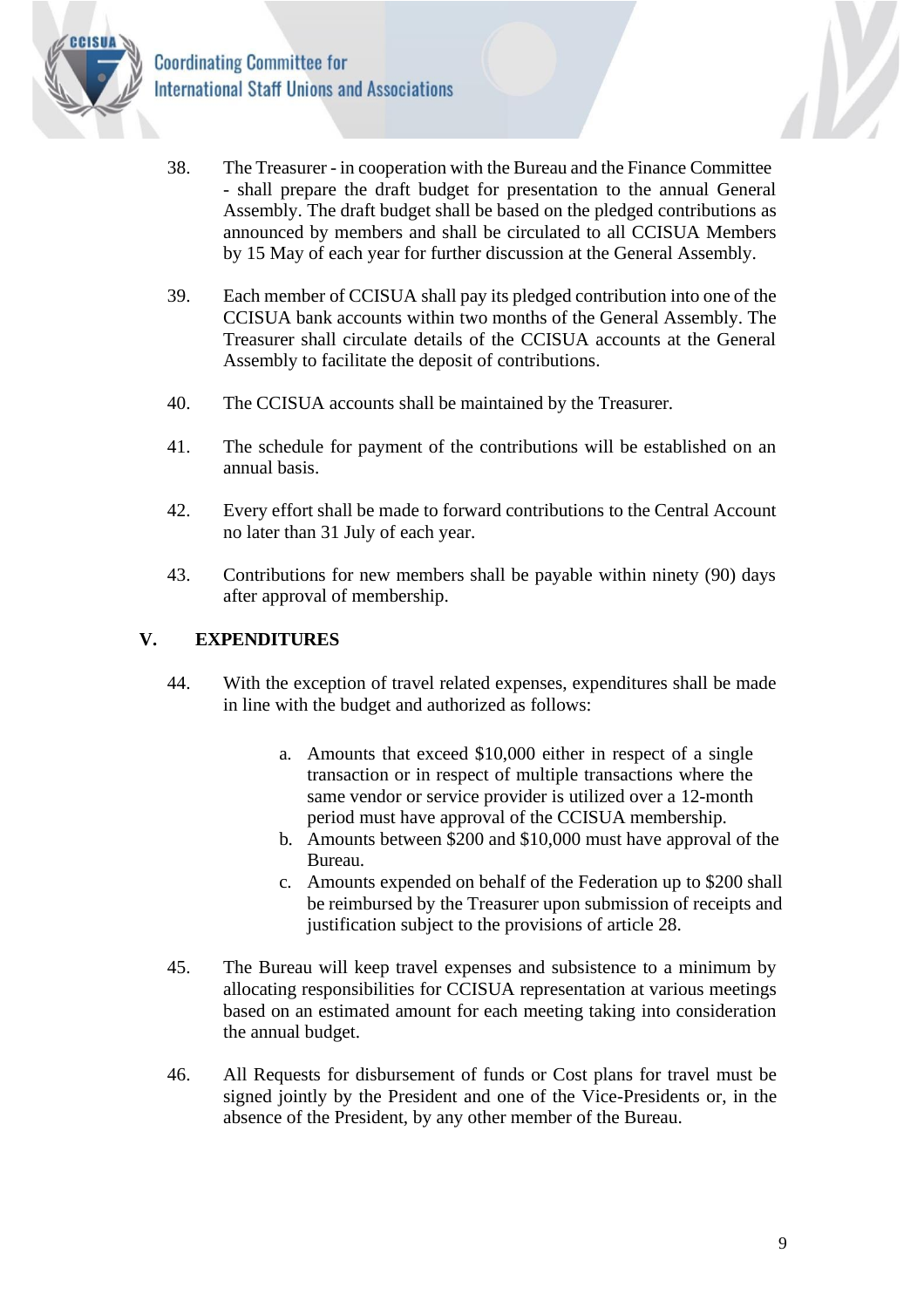**Coordinating Committee for International Staff Unions and Associations** 



- 47. Full payment shall be provided for the members of CCISUA, while undertaking representational activities on behalf of CCISUA, except their participation in the General Assembly and extraordinary meetings of CCISUA.
- 48. Disbursements of funds from the CCISUA accounts shall be approved by the President and one of the Vice-Presidents or, in the absence of the President, by another Vice-President. The approval shall be done in writing or by other electronic means. These two officials shall authorize the disbursement of funds as long as they do not exceed the established budget. No authorized signatory shall sign a payment that is for reimbursement of their personal expenditure on behalf of the Federation. These two officials shall authorize the disbursement of funds as long as they do not exceed the established budget. In case of exhaustion of a budget line, the "miscellaneous funds" can be used, if necessary. In the event of exhaustion of the miscellaneous budget line and another budget line, the Treasurer shall seek approval from the full membership of the Finance Committee for the reallocation of funds.
- 49. After approval, all invoices and bills shall be sent to the Treasurer for payment.
- 50. All disbursements from CCISUA accounts must carry the signature of the President or one of the Vice-Presidents and that of the Treasurer. Payments shall be processed within 10 working days after approval. In case of absence of the Treasurer for more than ten working days, a member of the Bureau may act as alternate to the Treasurer.
- 51. The Treasurer shall submit the draft financial statement for the previous fiscal year by 31 August to the Finance Committee for review. By 30 September the final financial statement shall be forwarded to all CCISUA members for discussion at the mid-term review. The Financial Statement shall be discussed again at the General Assembly. In addition, the Treasurer shall give an update on the current financial situation at the General Assembly.
- 52. Any balance left in the CCISUA accounts at the end of the budget year shall be placed in a special Reserve Account, the use of which shall be determined by the membership.
- 53. A professional and independent audit of the accounts and books of CCISUA and of the Treasurer covering the previous fiscal year shall be conducted annually. The audit shall be included with the financial report for submission to the annual General Assembly.

#### <span id="page-10-0"></span>**VI. PROCUREMENT**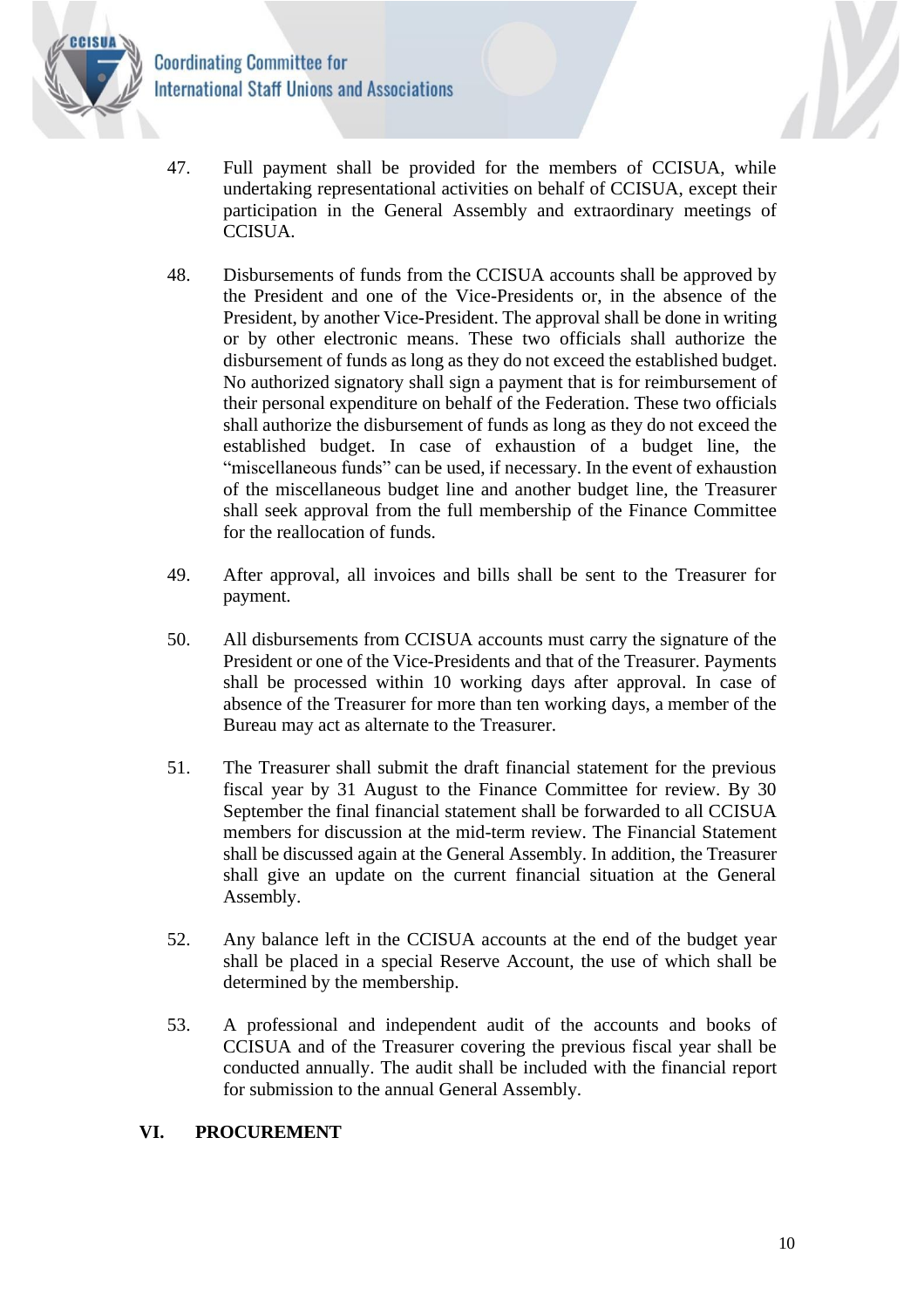

- 54. In respect of the procurement of goods or services, excluding travel expenses, that exceed \$5,000, either in respect of a single transaction or in respect of multiple transactions where the same vendor or service provider is utilized over a 12-month period, the Procurement Committee shall conduct a procurement process. Quotes shall be solicited from at least three vendors or service providers for comparison.
- 55. A reasoned recommendation on selection shall be made by the Procurement Committee based on the best value-for-money principle as defined in the UN Procurement Manual. If three vendors or service providers cannot be identified, the Procurement Committee shall submit a recommendation based on those it could identify, together with a justification for the limited number of comparators.
- 56. For amounts between \$5,000 and \$10,000, the recommendation of the Procurement Committee shall be delivered by email to the Bureau members for their decision. In the event the Bureau does not follow the recommendation of the Procurement Committee, the Bureau shall provide such recommendation with full justification of its decision to the CCISUA members.
- 57. For amounts over \$10,000, the recommendation of the Procurement Committee shall be delivered by email to all CCISUA members for decision to be taken by simple majority within five working days. In the event members do not respond within the deadline, their vote shall be counted in favor of the Procurement Committee's recommendation. The results of the vote shall be communicated to all CCISUA members and the Bureau by the Procurement Committee.

#### <span id="page-11-0"></span>**VII. AMENDMENT**

58. The present Statutes can be reconsidered for amendment upon request from at least one member of CCISUA. The text of any proposed amendment shall be submitted at least five weeks prior to the annual General Assembly and thereafter immediately be distributed to the membership, who shall comment no later than one week (7 days) prior to the General Assembly. All amendments to which there is no objection shall apply as of the next General Assembly. Any amendments to which an objection is raised shall be discussed at the General Assembly meeting. Amendments must be adopted by a two-thirds majority of the representatives present at the General Assembly. Amendments shall be considered as the second item of the agenda (after the report from the President) and shall become effective immediately unless such amendments are rejected in writing by a two-thirds majority of the CCISUA membership.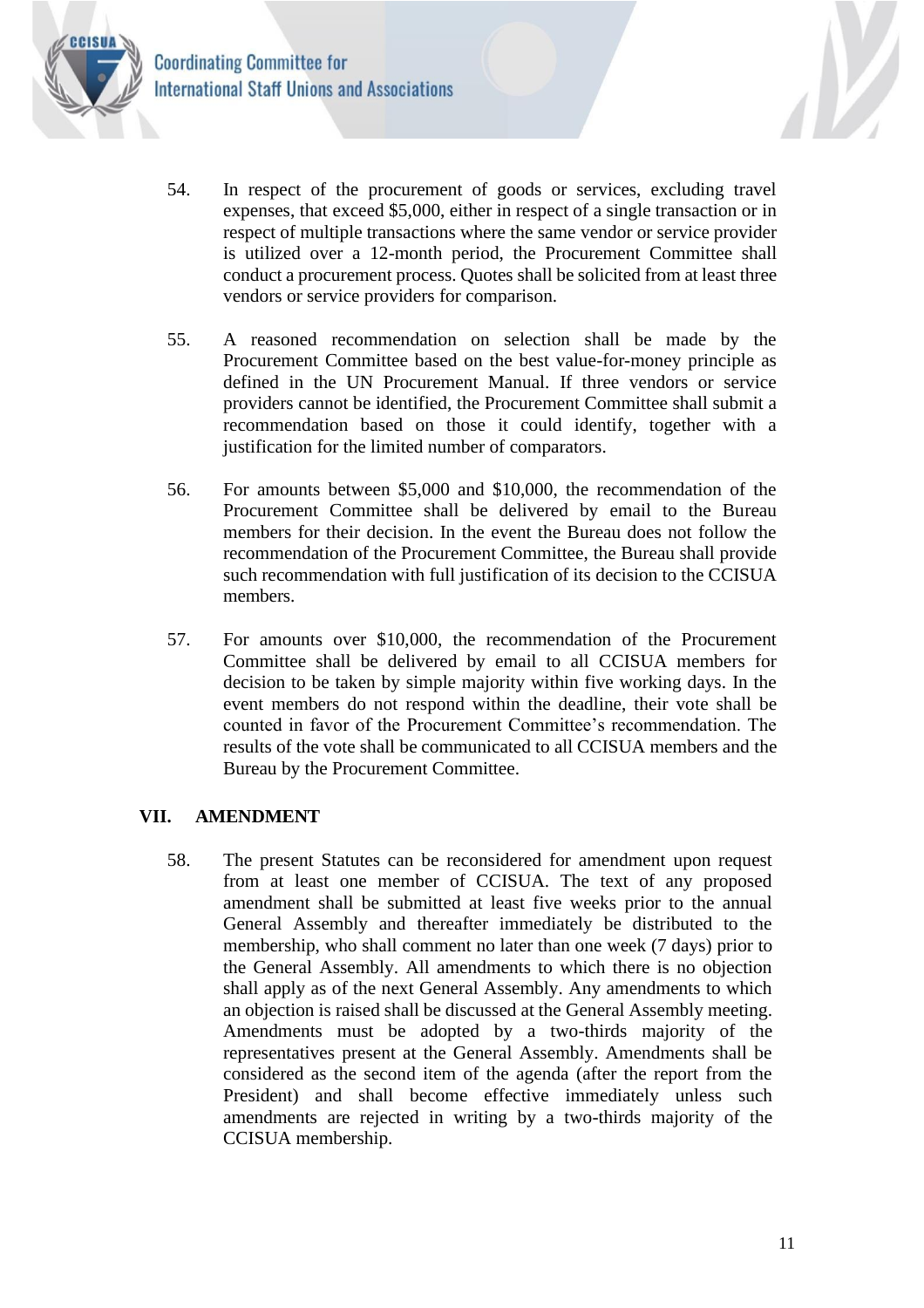

#### <span id="page-12-0"></span>**ANNEX I – CCISUA MEMBERS**

Economic Commission for Africa ECA Staff Union Economic Commission for Latin American and the Caribbean UN-ECLAC Staff Association Economic and Social Commission for Asia and the Pacific ESCAP Staff Association Economic and Social Commission for West Asia ESCWA Staff Council International Criminal Court **ICC Staff Union Council** ICJ Staff Court of Justice **ICJ Staff Committee** International Labour Organization ILO Staff Union International Residual Mechanism for Criminal Tribunals UN Criminal Tribunals Staff Union International Telecommunication Union ITU Staff Union Special Tribunal for Lebanon STL Staff Union UN Institute for Training and Research UNITAR Staff Association UN Office in Geneva UNOG Staff Coordinating Council UN High Commissioner for Refugees UNHCR Staff Council UN International Children's Emergency Fund UNICEF Global Staff Association UN Office in Nairobi UN Nairobi Staff Union UN Office in Vienna UN Staff Union – Vienna UN University UN University Staff Council WFP Professional Staff Association

#### **Organizations Staff representation**

V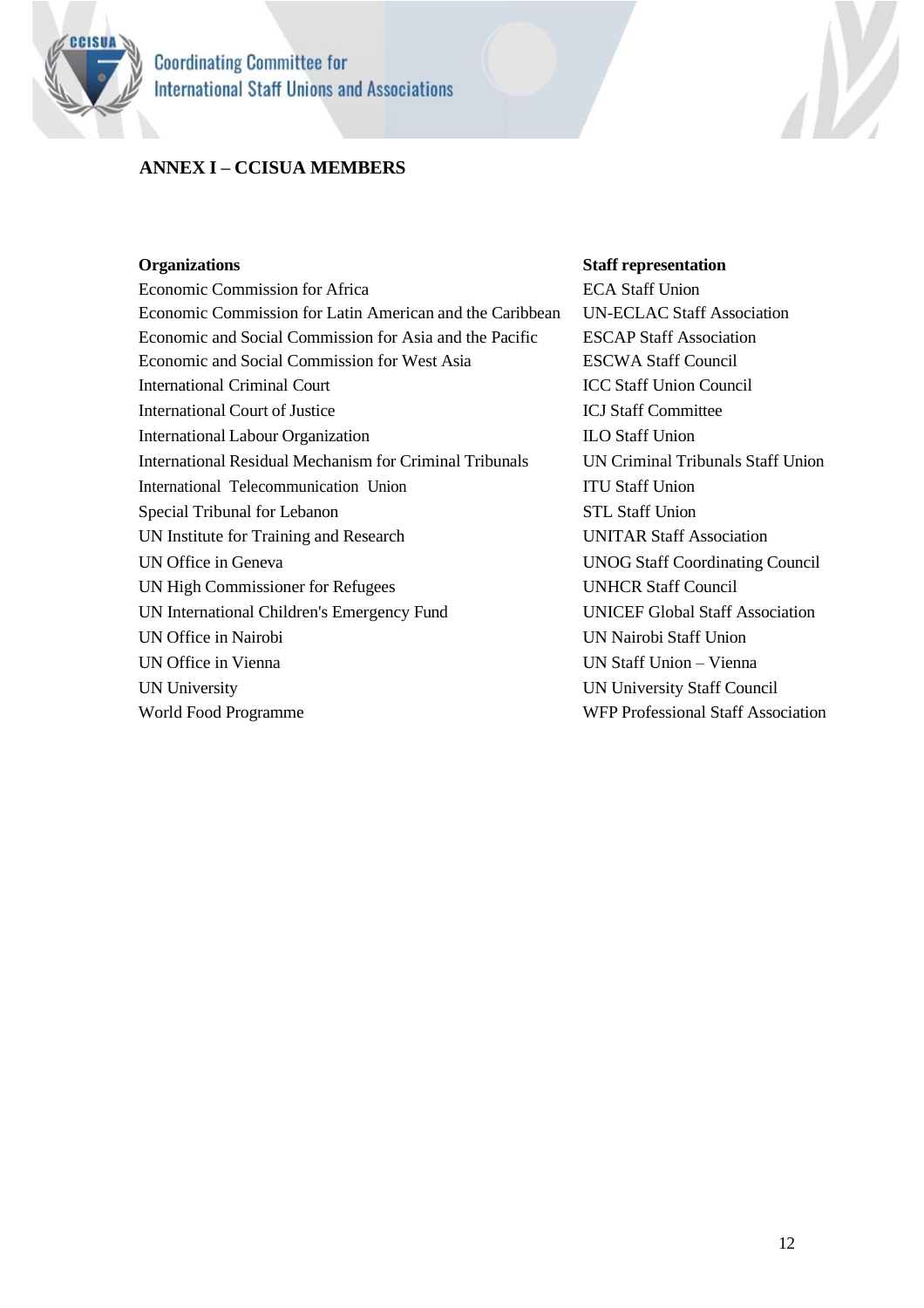



#### <span id="page-13-0"></span>**ANNEX II – FINANCE COMMITTEE TERMS OF REFERENCE**

- 1. The CCISUA General Assembly, at its seventh session, approved the establishment of a Finance Committee that shall consist of three CCISUA members. The Finance Committee shall be appointed at the Annual General Assembly.
- 2. The Finance Committee shall establish its own rules of procedure and shall nominate a Chair from amongst its members.
- 3. This Committee shall be responsible for:
- 4. The monitoring of all the financial activities of CCISUA;
- 5. Ensuring the quarterly financial reports are submitted by the Treasurer of CCISUA;
- 6. Advising the CCISUA Bureau on all financial matters, which in its opinion will need immediate attention by the Bureau;
- 7. Ensuring that the annual audit is conducted and a report prepared for submission to the CCISUA Assembly;
- 8. Ensuring that the budget is prepared for submission to the CCISUA Assembly.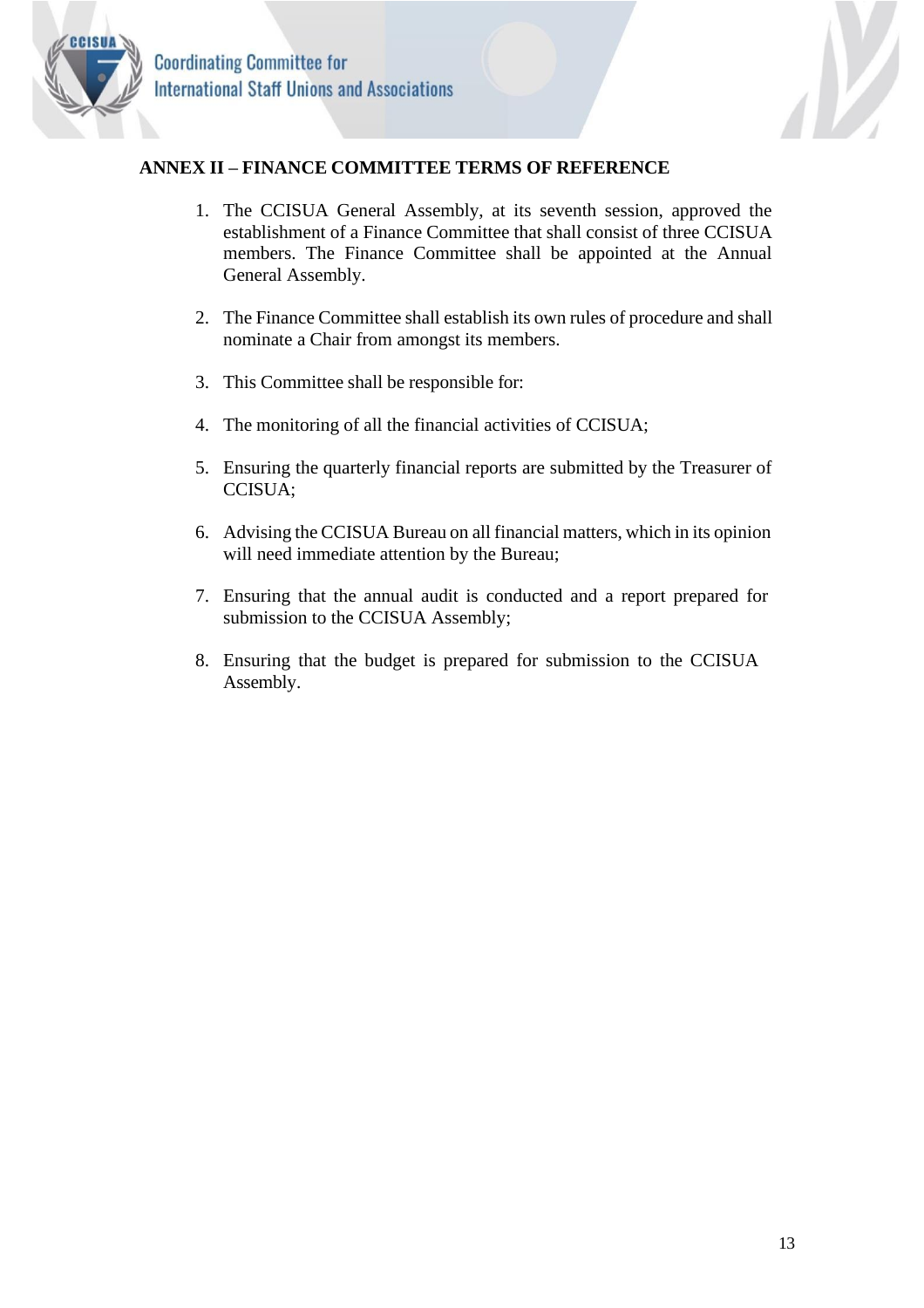



#### <span id="page-14-0"></span>**ANNEX III – PROCUREMENT COMMITTEE TERMS OF REFERENCE**

- 1. The CCISUA General Assembly, at its thirty-first session, approved the establishment of a Procurement Committee that shall consist of three CCISUA members. The Procurement Committee shall be appointed at the Annual General Assembly.
- 2. The Procurement Committee shall establish its own rules of procedure and shall nominate a Chair from amongst its members.
- 3. This Committee shall be responsible for conducting procurement processes upon the request of and within a reasonable deadline set by the Bureau.
- 4. The request shall include a comprehensive description of the goods or services required and evaluation criteria, as well as a timeline for their delivery.
- 5. The Bureau shall nominate one its members for each request to act as observer and provide technical advice and guidance to the Procurement Committee.
- 6. The Committee shall strive to reach its decision by consensus. In the event a consensus cannot be reached, the decision will be taken by majority. The observer is a not a member of the Committee and has no voting rights.
- 7. The Procurement Committee members shall conduct this process as expeditiously as possible and shall keep the Bureau informed of their progress.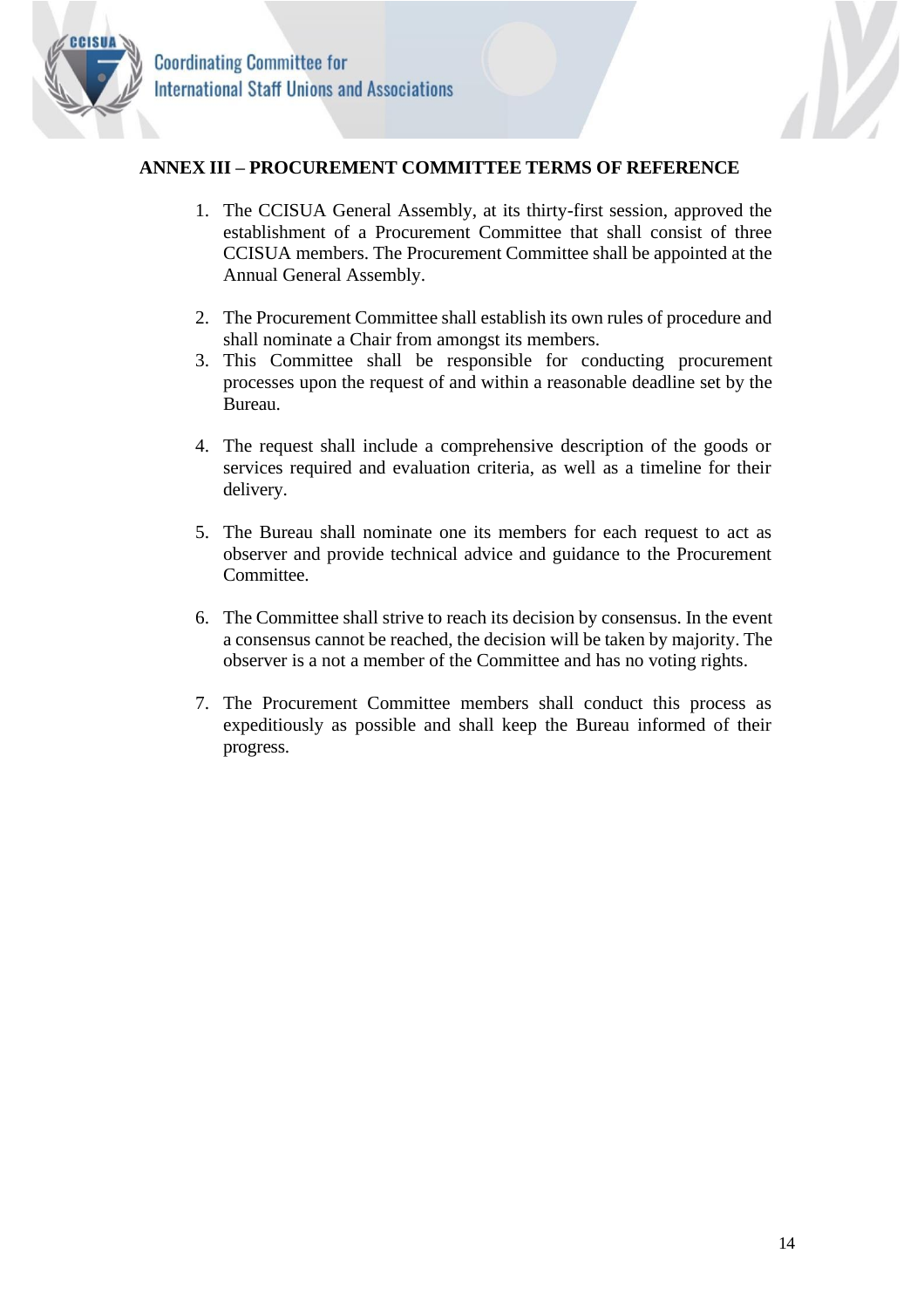

#### <span id="page-15-0"></span>**ANNEX IV – CCISUA BUREAU TERMS OF REFERENCE**

- 1. The Bureau of CCISUA shall be responsible for implementing the policies laid down by the Assembly, formulating policies proposals for consideration by the Assembly and representing CCISUA in matters of interest for CCISUA membership.
- 2. The first meeting of the Bureau shall take place immediately after the annual Assembly. In the first meeting, the Bureau shall agree on its programme of work to implement the decisions taken by the Assembly. The responsibility for undertaking substantive tasks in connection with specific items of its programme of work shall be allocated among the members of the Bureau. The President shall communicate the programme of work to all CCISUA members and shall periodically report to them on the progress of work.
- 3. The Bureau shall hold a regular teleconference with all members of CCISUA at least once every three months. The Bureau shall also hold a meeting immediately before the SMCC and a follow-up meeting immediately after the SMCC meeting.
- 4. The Bureau may further hold a meeting immediately before the General Assembly of the United Nations or the ACC as required.
- 5. The quorum for decision-making of the Bureau shall consist of a minimum of three members. To the greatest extent possible, the Bureau will arrive at its decision through consensus. Where no consensus can be reached the decisions of the Bureau may be made by a simple majority of the members of the Bureau.
- 6. In the event of a disagreement as to the conduct of its business which cannot be solved by the Bureau, the majority of the members of the Bureau may request that the members of CCISUA appoint a mediating panel. The panel, which shall consist of representatives of three CCISUA members, shall review the matter and shall recommend to the Bureau the measures to be taken to solve the disagreement.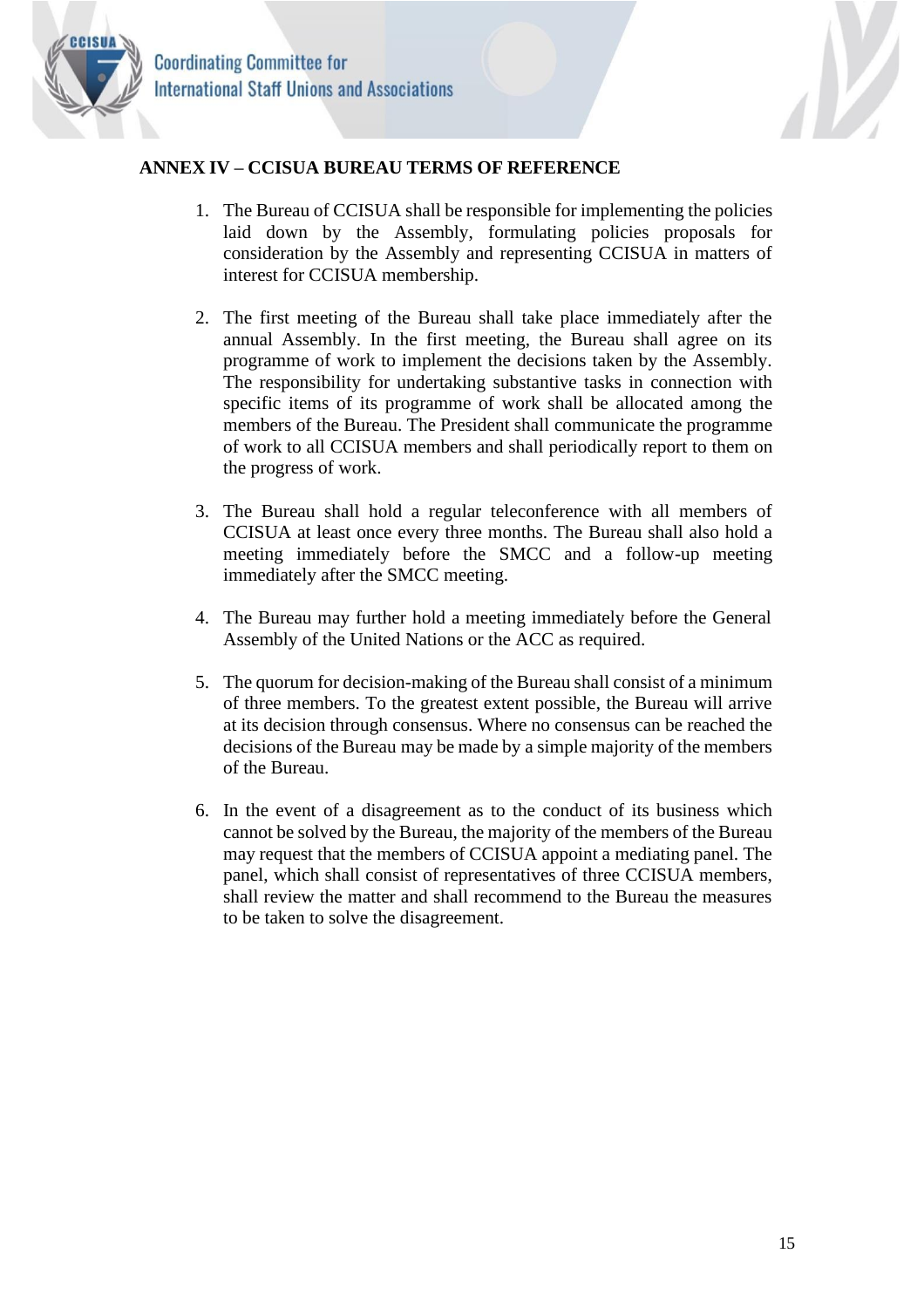



# <span id="page-16-0"></span>**ANNEX V – FINANCIAL RULES**

# **COLLECTION OF FUNDS**

- 1. a. The Treasurer shall send letters to all members concerned requesting payments of their arrears before 31 July of each year. Payments can be made in monthly instalments starting with the longest outstanding arrears.
	- b. All assessed and pledged contributions shall be paid in full and shall not be subject to any deductions. CCISUA members entitled to payments shall submit a request to the Treasurer who shall take the necessary action. Under no circumstances shall deductions be made from a member's contributions.
	- c. All contributions shall be paid in a timely manner in order to encourage members to pay their contributions on time. Contributions which are not paid before the deadline shall be subject to interest at a flat rate of 5% per year effective starting 1 January of the year following the due date of payments.
	- d. The Treasurer shall send reminder letters to all members who did not pay their contributions four weeks before the mid-term meeting.

# **MANAGING FUNDS**

2. Funds should be managed in a conservative manner and invested in a savings account and / or Certificates of Deposit

## **MONITORING OF FUNDS**

- 3. A proper monitoring mechanism should be established to ensure the necessary checks and balances.
	- a. All current CCISUA accounts shall be incorporated in the financial report.
	- b. The expenditure must not exceed the budget.
	- c. All carry-overs (liabilities, receivables) from one fiscal year to another will be explained by the Treasurer in the financial report.
	- d. The maintenance of one account with the UNFCU shall meet CCISUA's operational requirements. The maintenance of a second account with a financial institution in Europe is permissible as long as it carries interest and the fees are minimal. The maintenance of more than one account is permissible as long as each generates income and is not subject to high fees.
	- e. The reimbursement of travel claims and payments of other expenditures should be accompanied by supporting documentation justifying the claim for reimbursement. All travel claims shall be made on a F.10 expense form or the equivalent, attaching a copy of the PT.8 financial plan or equivalent expense authorization form, a copy of the airline ticket and a copy of an invoice of the issuing travel agency. The initial payment made by the Treasurer should be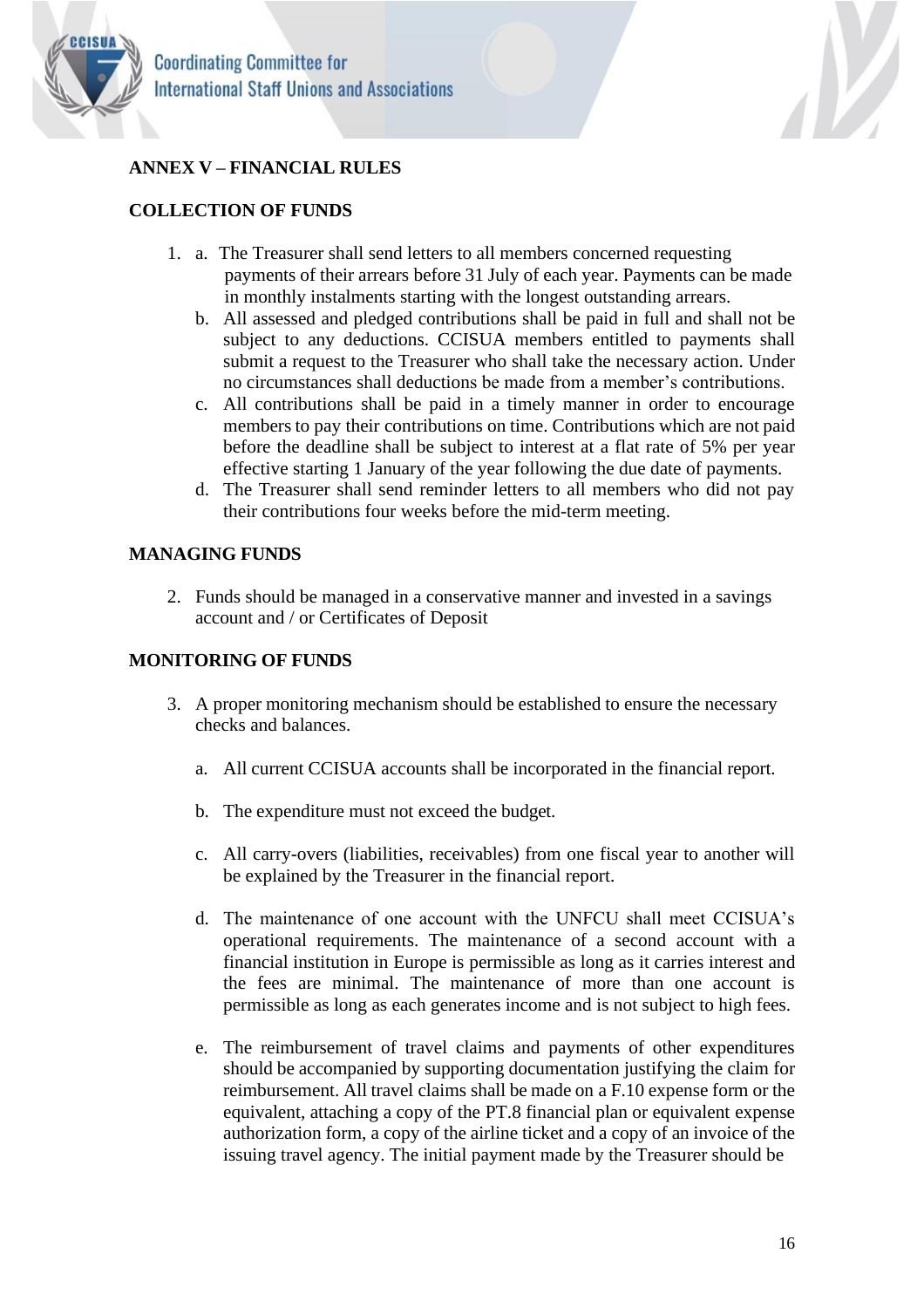

N considered as an advance against the final settlement, the rationale being that delegates may be required to change their original itinerary while in travel status.

f. Regarding the control of fixed assets, all assets shall be clearly identified and recorded in an inventory which shall be included in the financial report. The Treasurer should record clear identifications, such as serial numbers and should keep track of the movement of those assets. Any equipment loaned or donated to CCISUA members should be recorded as such.

#### **SPENDING FUNDS**

4. As provided for in the Statutes, the President and Vice President shall be the two officials who authorize the disbursement of funds as long as the amount does not exceed the budget. Where necessary, the General Secretary may replace the Vice- President for this function should the Vice-President not be available to carry out the necessary authorization. In this respect, advice should be obtained from the Treasurer, who should consult the Finance Committee if necessary. To avoid exhaustion of a budget line, the inclusion of another budget line, the miscellaneous fund, can be used if necessary. In case of exhaustion of a budget line, the Treasurer shall seek approval from the full membership of the Finance Committee for the allocation of additional funds.

#### **TREASURER**

5. The general responsibilities of the Treasurer are:

a. Responsible for receiving and recording the CCISUA budget on a fiscal year basis. The accounting transaction against the budget line should be in compliance with common accounting principles, procedures and practices.

b. Accounting transactions which should be recorded regularly. Receipt deposits, identifying and also recording the expenditures incurred against the budget line should be made regularly (monthly).

c. Monitoring cash flow closely in conjunction with bank statements and to reconcile the bank statements.

d. Preparing financial statements quarterly which should be sent to the Finance Committee and the President of CCISUA.

e. To maintain proper documents for filing, investigation and audit purposes.

f. Preparation of financial report which should be completed and